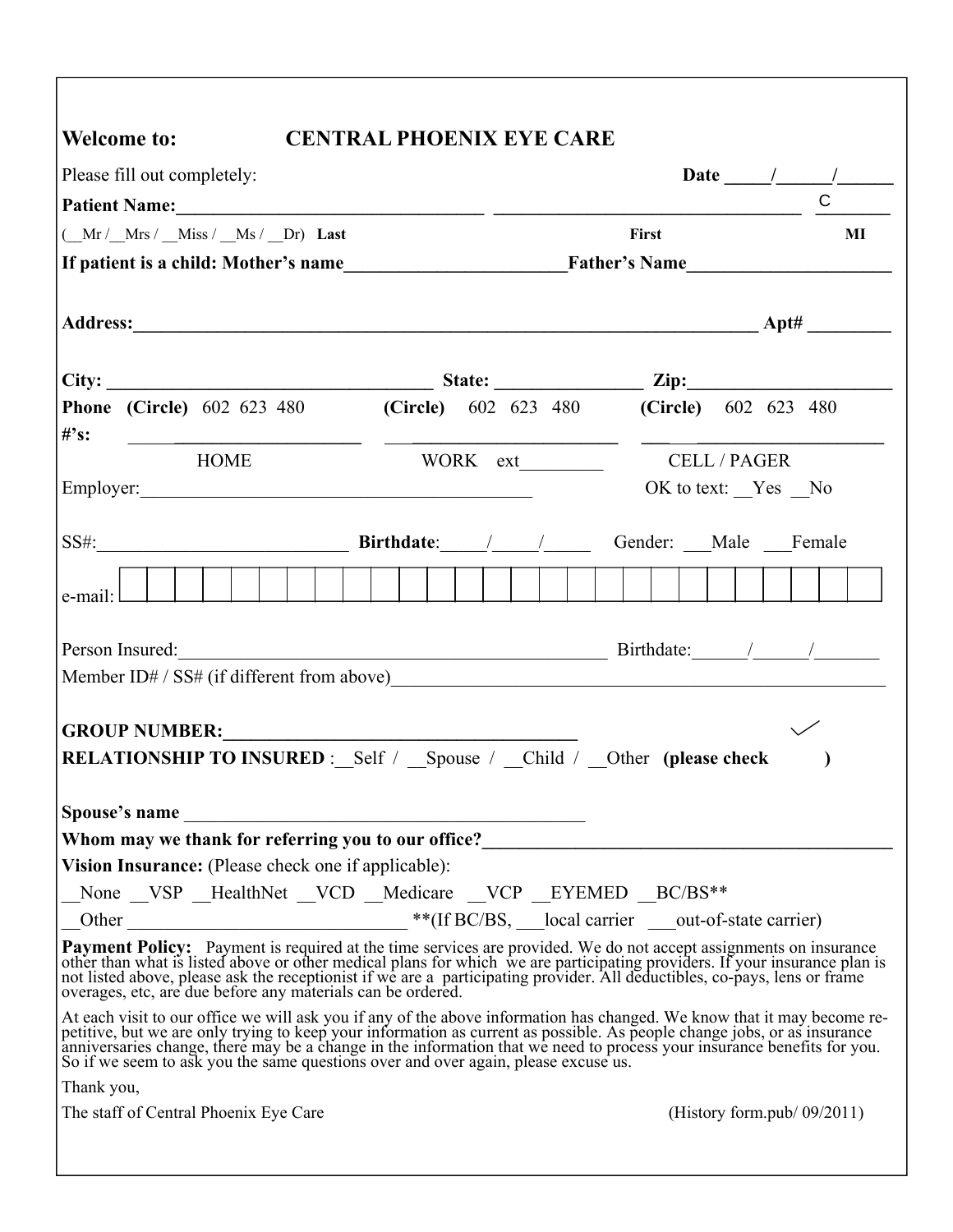Patient Name Learning and the set of the set of the set of the set of the set of the set of the set of the set of the set of the set of the set of the set of the set of the set of the set of the set of the set of the set o

## *Baseline Review of Systems Questionaire*

Are you currently being treated or have sought treatment for any of the following:

 **NO YES ? NO YES ?** 

| <b>GENERAL WELL BEING</b>                                                                                                                                                                                                      |                             | <b>RESPIRATORY</b>          |                                         |  |
|--------------------------------------------------------------------------------------------------------------------------------------------------------------------------------------------------------------------------------|-----------------------------|-----------------------------|-----------------------------------------|--|
| Fever, Weight Loss/Gain                                                                                                                                                                                                        |                             | Asthma/Emphysema            |                                         |  |
| NEUROLOGICAL                                                                                                                                                                                                                   |                             | Bronchitis/Pneumonia        |                                         |  |
| Headaches                                                                                                                                                                                                                      |                             |                             | <b>BLOOD VESSELS AND HEART</b>          |  |
| Migraines                                                                                                                                                                                                                      |                             | Heart Attack/Disease        |                                         |  |
| Seizures / Convulsions                                                                                                                                                                                                         |                             | <b>High Blood Pressure</b>  |                                         |  |
| EARS, NOSE, MOUTH, THROAT                                                                                                                                                                                                      |                             | <b>Chest Pains</b>          |                                         |  |
| Allergies / Hay Fever                                                                                                                                                                                                          |                             | Anemia/Sickle Cell          |                                         |  |
| Sinus Infections                                                                                                                                                                                                               |                             |                             | <b>Bleeding/Clotting Disorder</b>       |  |
| Dry Throat / Mouth                                                                                                                                                                                                             |                             | Stroke/Vessel Disease       |                                         |  |
| <b>GASTROINTESTINAL</b>                                                                                                                                                                                                        |                             | Vascular Disease            |                                         |  |
| Diarrhea/Constipation                                                                                                                                                                                                          |                             | <b>GENITOURINARY</b>        |                                         |  |
| <b>OTHER SYSTEMIC DISORDERS</b>                                                                                                                                                                                                |                             | Genitals/Kidney/Bladder     |                                         |  |
| Diabetes                                                                                                                                                                                                                       |                             | <b>PSYCHIATRIC</b>          |                                         |  |
| Thyroid/Other Glands                                                                                                                                                                                                           |                             | Depression/Anxiety          |                                         |  |
| <b>HIV / AIDS</b>                                                                                                                                                                                                              |                             |                             | <b>BONES / JOINTS / MUSCLES</b>         |  |
| Hepatitis/Jaundice                                                                                                                                                                                                             |                             | Rheum. Arthritis/Lupus      |                                         |  |
| Herpes Simplex                                                                                                                                                                                                                 |                             | Muscle/Joint Pain           |                                         |  |
| <b>Skin Disorders</b>                                                                                                                                                                                                          |                             | <b>EYES</b>                 |                                         |  |
| <b>Auto-immune Disorders</b>                                                                                                                                                                                                   |                             |                             | (We will question you about this later) |  |
| Other Allergic Disorders                                                                                                                                                                                                       |                             |                             |                                         |  |
| PREGNANT? Y/N                                                                                                                                                                                                                  | $\mathbf{Y}$ / $\mathbf{N}$ | $\mathbf{Y}$ / $\mathbf{N}$ | $\mathbf{Y}$ / $\mathbf{N}$             |  |
|                                                                                                                                                                                                                                | Exam Date<br>Exam Date      | Exam Date                   | Exam Date                               |  |
| If you have answered YES to any of the above or have a condition not listed, please explain.                                                                                                                                   |                             |                             |                                         |  |
| <b>Primary Care</b>                                                                                                                                                                                                            |                             |                             |                                         |  |
| Dr's Name:                                                                                                                                                                                                                     |                             | <b>Phone</b>                | Fax                                     |  |
| Pharmacy Name:                                                                                                                                                                                                                 | Phone                       |                             | Fax                                     |  |
| Pharmacy Address: National Address: National Address: National Address: National Address: National Address: National Address: National Address: National Address: National Address: National Address: National Address: Nation |                             |                             |                                         |  |
|                                                                                                                                                                                                                                |                             |                             |                                         |  |
|                                                                                                                                                                                                                                |                             |                             |                                         |  |
|                                                                                                                                                                                                                                |                             |                             |                                         |  |
|                                                                                                                                                                                                                                |                             |                             |                                         |  |
|                                                                                                                                                                                                                                |                             |                             |                                         |  |
|                                                                                                                                                                                                                                |                             |                             |                                         |  |
|                                                                                                                                                                                                                                |                             |                             |                                         |  |
|                                                                                                                                                                                                                                |                             |                             |                                         |  |
|                                                                                                                                                                                                                                |                             |                             |                                         |  |
|                                                                                                                                                                                                                                |                             |                             |                                         |  |
| Doctor's Signature                                                                                                                                                                                                             |                             | Date                        | (ROS-Word/Feb, 2009)                    |  |
|                                                                                                                                                                                                                                |                             |                             |                                         |  |
| Reviewed and updated<br>Reviewed and updated                                                                                                                                                                                   | Reviewed and updated        | Reviewed and updated        | Reviewed and updated                    |  |
|                                                                                                                                                                                                                                |                             |                             |                                         |  |
|                                                                                                                                                                                                                                |                             |                             |                                         |  |